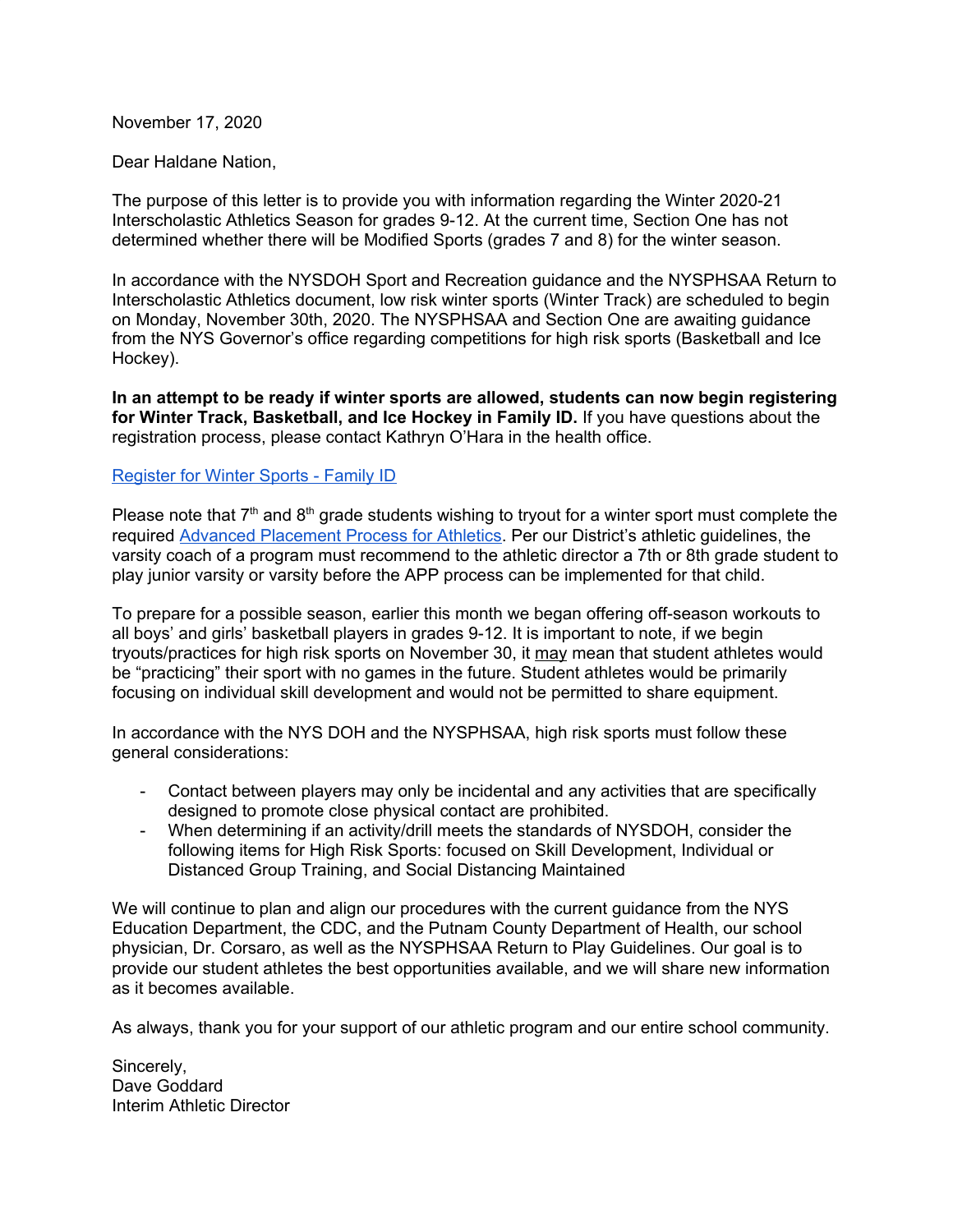## Querida Nación Haldane,

El propósito de esta carta es brindarle información sobre la temporada de atletismo interescolar de invierno 2020-21 para los grados 9-12. En el momento actual, la Sección Uno no ha determinado si habrá Deportes Modificados (grados 7 y 8) para la temporada de invierno.

De acuerdo con la guía de deportes y recreación de NYSDOH y el documento de regreso a atletismo interescolar de NYSPHSAA, los deportes de invierno de bajo riesgo (Winter Track) están programados para comenzar el lunes 30 de noviembre de 2020. NYSPHSAA y la Sección Uno están esperando orientación del gobernador del estado de oficina de competencias para deportes de alto riesgo (Baloncesto y Hockey sobre hielo).

En un intento por estar preparados si se permiten los deportes de invierno, los estudiantes ahora pueden comenzar a inscribirse en Winter Track, Basketball y Hockey sobre hielo en Family ID. Si tiene preguntas sobre el proceso de registro, comuníquese con Kathryn O'Hara en la oficina de salud.

## Registrarse para deportes de invierno - [Identificación](https://www.familyid.com/organizations/haldane-csd-athletics) familiar

Tenga en cuenta que los estudiantes de 7º y 8º grado que deseen hacer una prueba para un deporte de invierno deben completar el Proceso de Colocación Avanzada requerido para Atletismo. De acuerdo con las pautas atléticas de nuestro distrito, el entrenador del equipo universitario de un programa debe recomendar al director de deportes un estudiante de séptimo u octavo grado para que juegue como equipo universitario junior o universitario antes de que se pueda implementar el proceso de APP para ese niño.

Para prepararnos para una posible temporada, a principios de este mes comenzamos a ofrecer entrenamientos fuera de temporada a todos los jugadores de baloncesto de niños y niñas en los grados 9-12. Es importante tener en cuenta que si comenzamos las pruebas / prácticas para deportes de alto riesgo el 30 de noviembre, puede significar que los estudiantes atletas estarían "practicando" su deporte sin juegos en el futuro. Los estudiantes atletas se centrarían principalmente en el desarrollo de habilidades individuales y no se les permitiría compartir equipos.

De acuerdo con NYS DOH y NYSPHSAA, los deportes de alto riesgo deben seguir estas consideraciones generales:

El contacto entre jugadores solo puede ser incidental y se prohíbe cualquier actividad que esté específicamente diseñada para promover el contacto físico cercano. Al determinar si una actividad / simulacro cumple con los estándares de NYSDOH, considere los siguientes elementos para deportes de alto riesgo: enfocado en el desarrollo de habilidades, entrenamiento individual o grupal a distancia y distanciamiento social mantenido

Continuaremos planificando y alineando nuestros procedimientos con la guía actual del Departamento de Educación del Estado de Nueva York, los CDC y el Departamento de Salud del Condado de Putnam, el médico de nuestra escuela, el Dr. Corsaro, así como las Pautas de regreso al juego de NYSPHSAA. Nuestro objetivo es brindarles a nuestros estudiantes atletas las mejores oportunidades disponibles y compartiremos nueva información a medida que esté disponible.